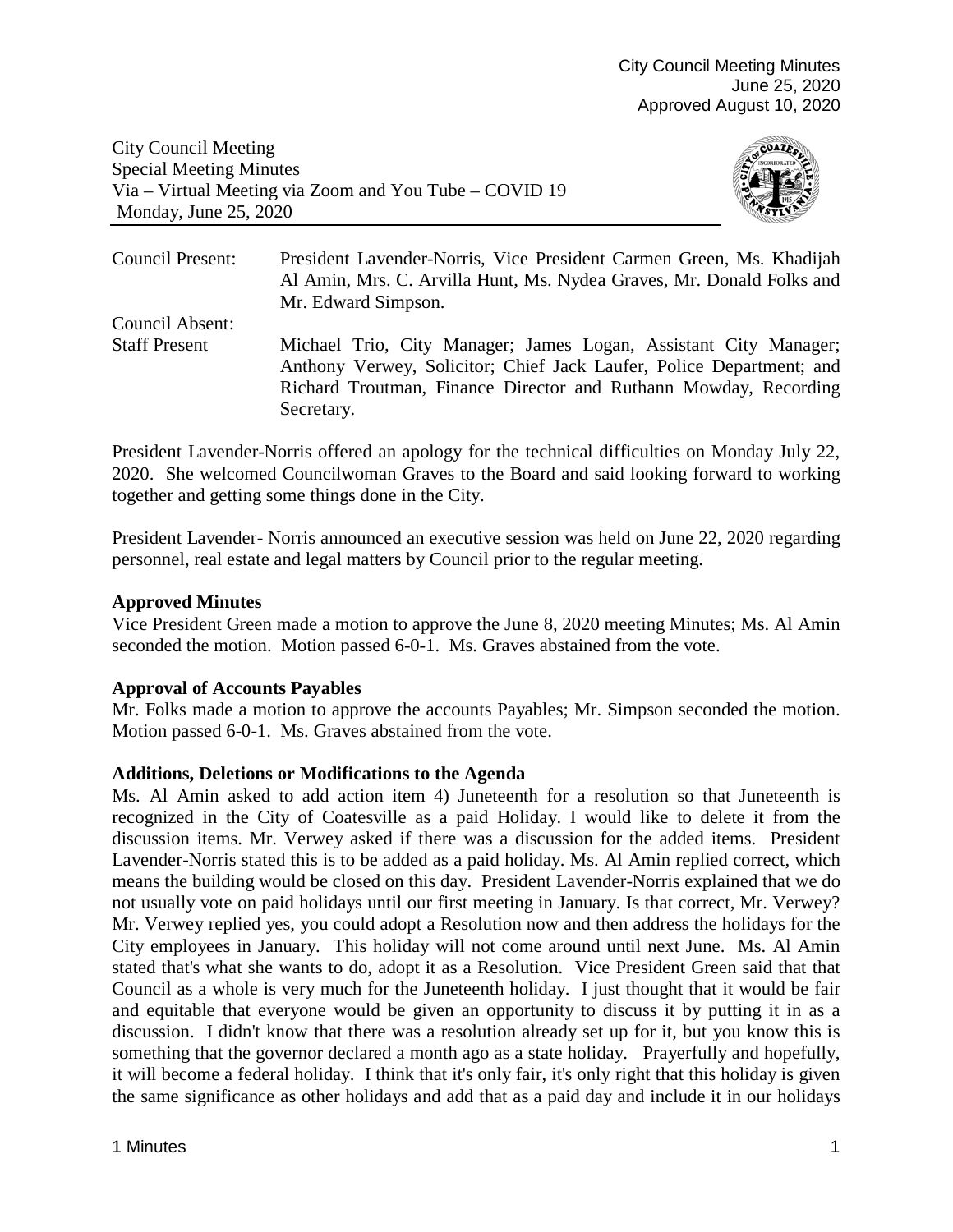in January. I think the Council as a whole should have an opportunity to weigh in on it. Mr. Simpson asked if there's already been a Resolution prepared for this. Ms. Green replied yes, there was. I didn't know at the time when Mr. Trio contacted me and asked me to add it. I just asked him to add to under discussion at the time. I didn't know there was a Resolution already drawn up for it. He didn't tell me that part. Mr. Trio explained at that time; there wasn't a resolution prepared. President Lavender-Norris asked if there was or was not. Mr. Trio replied, was not. Ms. Al Amin stated she called Mr. Trio and asked him to add it to the Agenda and to please contact Mr. Verwey to see if we could do an Ordinance or Resolution, whatever, Mr. Verwey felt appropriate. For some reason, instead of Mr. Trio adding it to the Agenda and asking Mr. Verwey what I asked, he called Councilwoman Green, and Councilwoman Green instructed him to add it under discussion. So, what I asked was completely overlooked, and it was put on discussion items. Vice President Green stated she was not going to say Councilwoman Green decided to put it on as a discussion item. Ms. Al Amin noted that's what you told me.

Vice President Green stated it was asked of her because the Agenda had already been prepared on Wednesday. She said to Mr. Trio, no problem, add as a discussion item, not changing anything at the time. At that time, I had not spoken to you, so I didn't know what it was on. He just said that it was to be added, so I said just add it under discussion because no documentation was submitted. I was not trying to undermine anything or change anything. I had no idea; he did not mention that there was a request for a Resolution. Ms. Al Amin stated she does not understand why you would have to call anyone because any Council member can have something added to the Agenda. Unfortunately, I don't know why he wouldn't tell you what I had asked for. Vice President stated that normally when we add to the Agenda, we take it to the President to add it to the Agenda. That is how we have been doing it thus far. Our President, in her absence, is why he contacted me. The Agenda was prepared or had been prepared and sent out to us on Wednesday. So, when he said that it needed to be added, I confirmed to put it under discussion. I really felt it was appropriate because I felt that it was something that every Council person wanted to weigh in on. Again, not knowing there was already a discussion for a Resolution already. I had no idea, and I was not told that, so that's why I added it there. I was not undermining anyone or changing anything. I think that you know we all feel the same way, Ms. Al Amin, regarding Juneteenth and how important it is that it is acknowledged. Again, the Governor announced it as a holiday about a month ago.

Mr. Simpson asked a question. I think you know that what Councilwoman Green suggested about discussion item was the right thing to do since the packets that already went out. because I think at the meeting like what we're doing right now, every Council member has every opportunity to add any agenda item that they feel is necessary. Am I correct? President Lavender-Norris replied, yes. Mr. Verwey replied that is correct. I mean, anybody can add anything at this point. Mr. Simpson stated he does not think anybody has ever been denied an opportunity to add agenda items. Mrs. Hunt asked when calling to add an agenda item. I understand that as a Councilperson, any of us can call and put an item on the Agenda. Still, I didn't understand that we could call the Solicitor or Mr. Trio and ask them to create a resolution without being approved by the entire Council. Can I get some clarity on that? Mr. Verwey explained that from his perspective, it is not clear from the current set of policies. What is allowed to how people communicate with the Solicitor. Generally, the practice has been that the questions and issues are funneled through the manager or the President. Still, if anyone who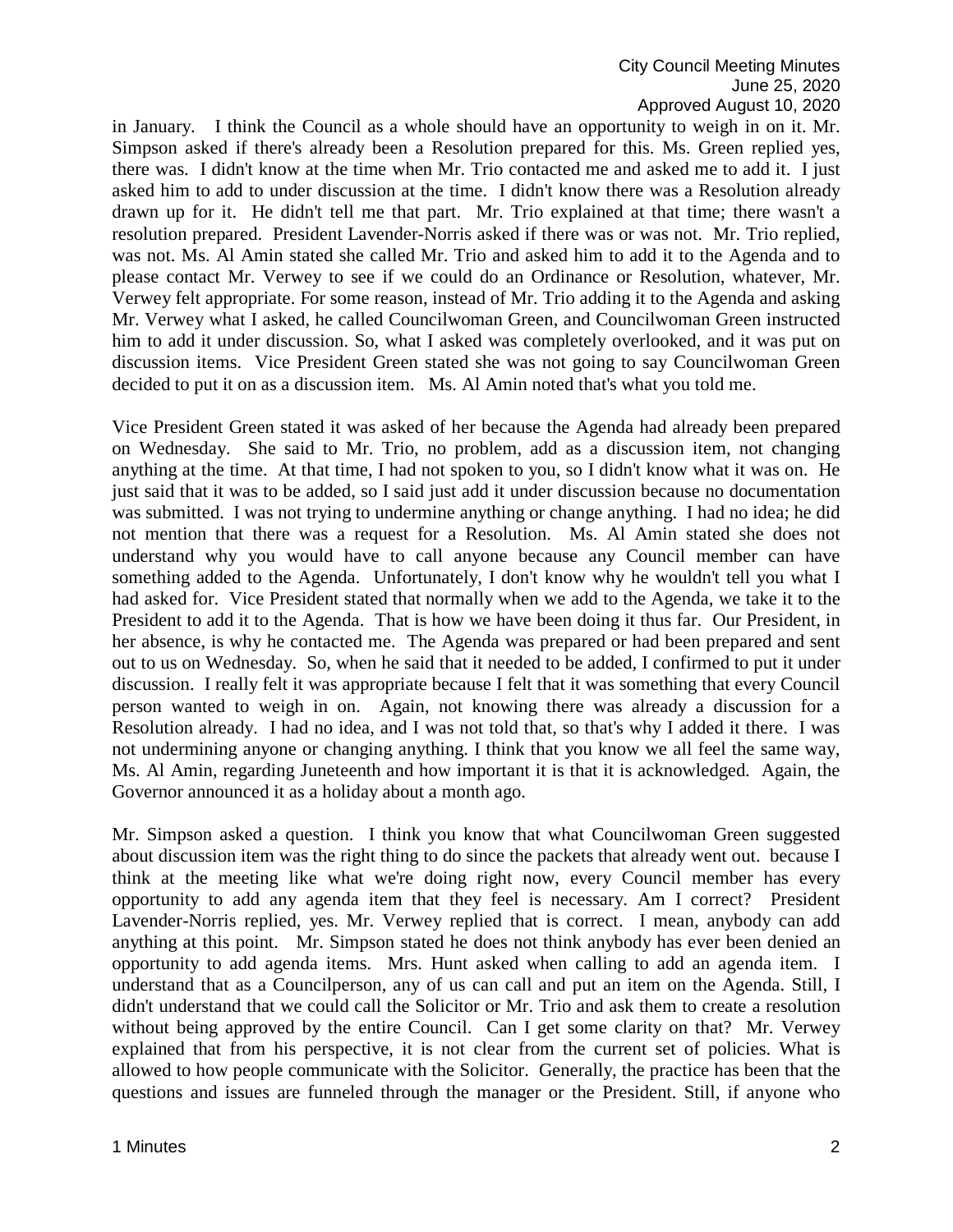contacts me and Council people generally do, I try to respond to them. It is not unheard of for a request for a resolution or something to be made. Generally, the Council will ask for that kind of thing wherein an Ordinance, but sometimes ordinances generate out of the city manager's office rather than from one of the Councils. In this particular instance, Councilmember Al Amin contacted and asked about that. Mr. Trio and I had a discussion, and I think we may have miscommunicated a bit there and weren't clear on the issues. So, when Ms. Al Amin called and tried to resolve that issue by preparing a resolution. If the Council does not want to incur that expense, I will write it off, so it's not an issue. Mrs. Hunt stated she wasn't addressing it because of expenses; she addressed it to understand that a resolution can just be requested by any of us individually. It doesn't have to be something that's voted on directly. That's my question. Mr. Verwey stated the vote comes at the meeting. Anyone could introduce the resolution, any member of Council, Council as a whole has to vote to adopt it. It may be helpful to have a better protocol in place of clarity for both Council and myself. Mrs. Hunt said that is what she wanted to have clarity. Mr. Simpson stated if that's the case, anybody can request a resolution or anything, and you prepare it, and it gets shot down now, what do we do? Mr. Verwey explained that it could happen with an Ordinance. He might prepare an ordinance. There have been occasions when Council has not adopted that ordinance or put off adoption, so those things do happen so it can take place, and as I said, I think having a better protocol in place might benefit everyone. Mr. Simpson stated that's what we really need because you know if all seven of us operate individually. We're just constantly calling you and asking you for this and asking you for that. The next thing you know, we got seven different agendas with seven different expenses for a certain Resolution. We need to come up with a better system. In the past, and I thought it was in the Home Rule Charter. I thought it was addressed either in the Administrative Code or the Charter that the Council President sets the Agenda. I could not find it online in the ECodes, but that doesn't have a lot of stuff. I think in our original Home Rule Charter, it says Council President. President Lavender-Norris stated this particular situation would set a standard or precedence concerning reaching out to the Solicitor and having resolutions or ordinances written up before all of the Council is aware. This one, I mean it's almost a given that everybody is in agreement for the Juneteenth holiday, that's a given. But, in this very instance, it shows that it's a need, there for a specific protocol or policy, if you will, as to how we go about requesting a resolution, because like you were saying earlier in past practice, it shows prior to a resolution being drawn up Council has discussion then it's requested for a resolution or ordinance, whichever and at that point the resolution would be drawn up and voted on by Council. That is how it's been done in past practice, and it was in existence prior to my not only being Council President but also prior to my being a Councilmember at all. So that's the way that's been happening, that was the protocol. I recognized the fact now that it needs to be drilled down and a little more specific so we could look into that also.

Ms. Al Amin made a motion to add action item 4) Resolution for Juneteenth Holiday and delete discussion item 2) Discuss Juneteenth; Ms. Graves seconded the motion. Motion passed 7-0.

Mr. Simpson made a motion to add action item 5) Solar Initiative RFP for 120 Pratts Dam Road and 201 South Mount Airy Road; President Lavender-Norris seconded the motion. Motion passed 7-0.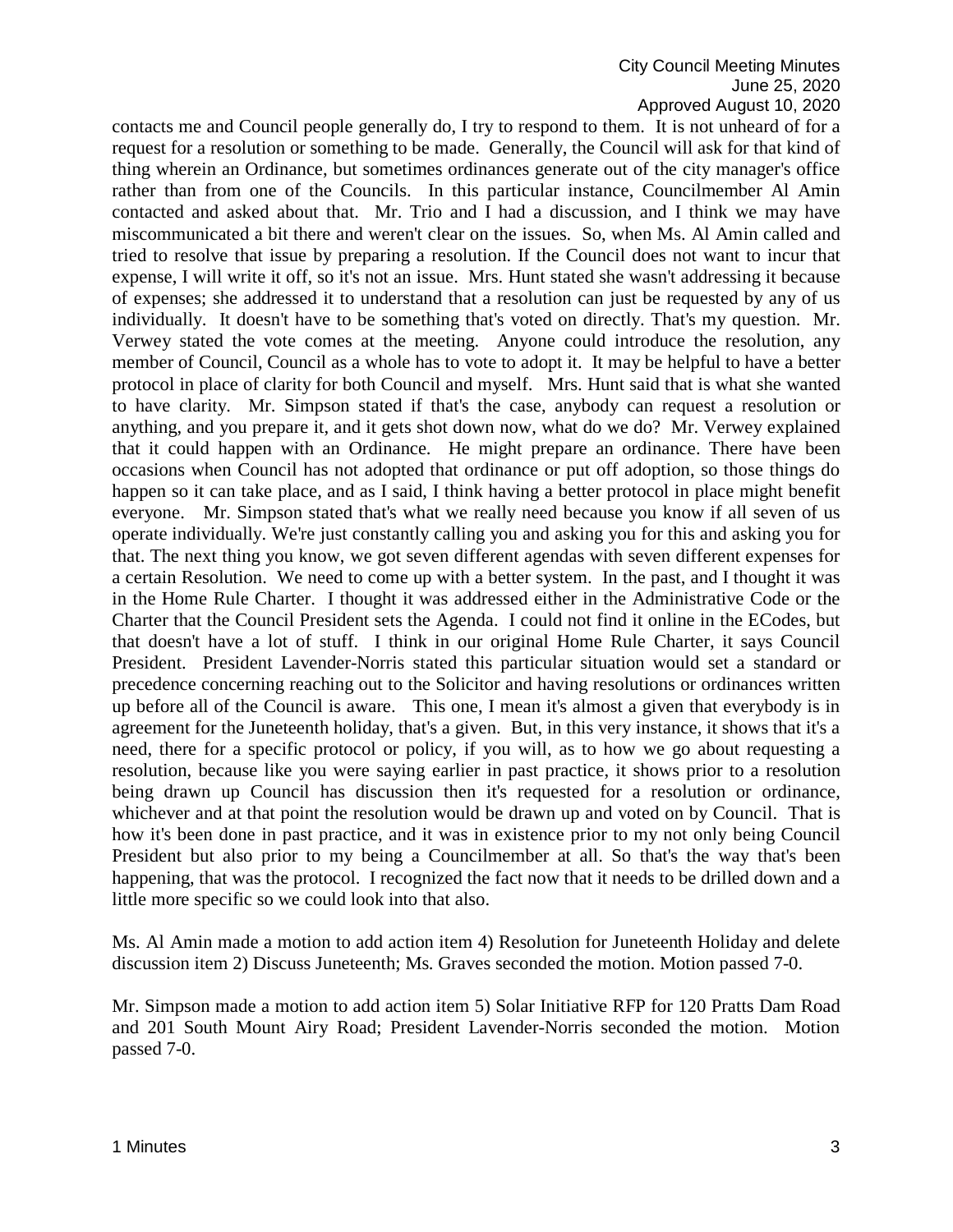Mr. Folks made a motion to add discussion item 2) Unity Day; President Lavender-Norris seconded the motion. Motion passed 7-0.

#### **Presentations**

1. Sue Springsteen & Proudfoot Capital – 190 West Lincoln Highway

Mr. Proudfoot explained the original plan is phase 1 was to rehab the building. It has been conveyed that more space is needed. We had renderings completed by the Architects for additional space. The sidewalks are completed, the current building is demoed, new roof installed, new cornice is installed, exterior masonry is complete and the iron rails and stale stairs have been removed. The stairs inside will be refurbished and windows going in within next two weeks. Permit drawings will be submitted to start construction on current building. Almost ready to simultaneously start construction on Phase 2, the addition.

Ms. Springsteen provided Council with the plans and vision for not only this facility but how we will integrate into the City of Coatesville. It has been a year since the RDA selected Proudfoot Capital to build at 190 West Lincoln Highway. The idea is to bring an Innovation Center to the City which will give the community the opportunity and the businesses that are there the opportunity to take innovative concepts products from literally drawing on a napkin through all the stages of creation into commercialization and have a manufacturing facility on-site. This allows the products to be created and imagined on this property in this facility to be made right in Coatesville using Coatesville labor and then shipped directly from Coatesville, hopefully throughout the world. Just to give you an idea of what will go where, we call this advancing innovation from concept to revenue. In the historic building, it'll be a multi company headquarters. There are five companies already committed to coming to Coatesville and being in this industry on the left-hand side on the bottom floor will be an engineering lab, a light manufacturing facility, testing facilities in the historic. There will be classrooms because we want to be able to offer a lot of education to folks in the city about entrepreneurship building Businesses. There is a very extensive high school internship program then we'll also have a podcast studio photography studio filming area and then shipping and receiving. It's really a one-stop shop for folks that want to create invent products and then bring them to fruition. These are companies that are already coming to Coatesville. We have a new company in that we are helping, that is our first Coatesville entrepreneur, this individual lives on the west end came to us with a very innovative idea and we are helping him file his patents probably within the next 30 days and hope to have his product in production this summer. We are really excited about that. On the left-hand side is Priority Green, this is a company that makes traffic signal preemption products. These are products that go in the light in the light bar of an emergency vehicle that changes the traffic light from red to green so that law enforcement and first responders can travel at speed through traffic lanes and lights safely. This product will be going into three of the Coatesville police cars.

An internship program run by NTH solutions, is a two-year paid program that works with 15 high school students. We work with five high schools including CASH. We will be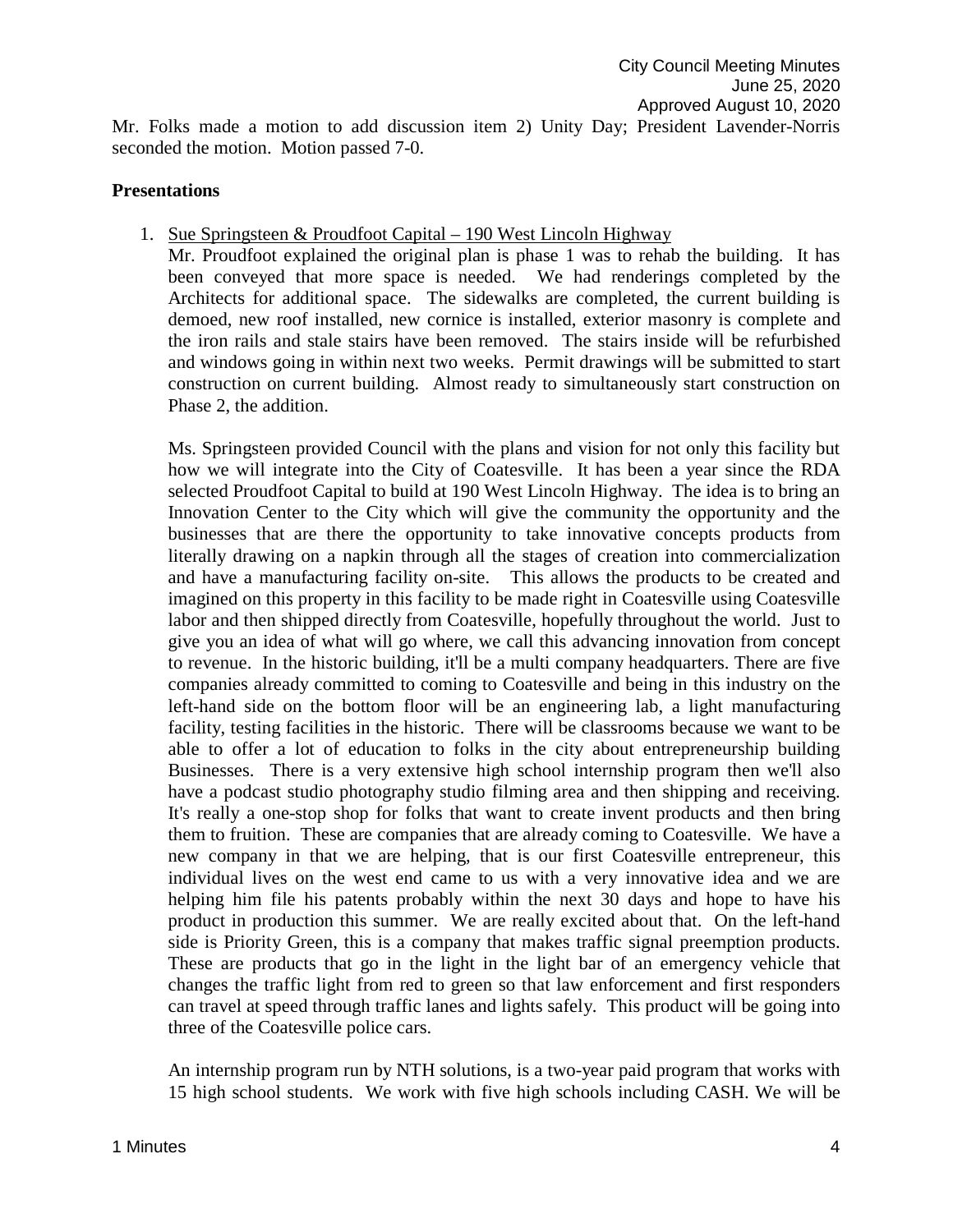able to work more with students that live in the city. We have an engineering track and a marketing track and these students work right alongside the professionals to actually create product and learn how to market product. We have now fifteen of our high school interns named inventors on issued patents that we've developed on products that are in the marketplace. It's a very unique Program. Thank you and we're really looking forward to building that and as you see this is just the beginning. Thank you, Mr. Trio and Mr. Logan for helping us move through this process so far, I also want to thank the city for enabling us to move forward during Covid. I think that this what we've been able to do in less than 90 days is really testament to how well we can all work together. Thank you, Second Century, Sonia Huntzinger, has been great in helping us with some of our economic development questions and I can't end without thanking the RDA for choosing us for this project so thank you.

The rendering that Sue had pointed out it's a little bit of a larger scale and on the rendering. The existing building that's being renovated which is the original 190 building. There is a connecting breezeway. The addition has a loading area and as you can see the parking lot which right now is just all broken up gravel which will be a paved parking lot with landscaped Islands and a significant amount of greenery to enhance the site. The actual site plans of the site that shows the parking, the existing building, the building additions, the improvements around the corner shows the parking lot and the loading area, primarily we're doing very little in the way of the existing parking lot. The lot is relatively flat and we are going to be doing minimum grading and we are improving the way that the stormwater flows across the property by adding some inlets and adding other features that to help with the stormwater. BMP measures which are islands that have landscaping and greenery in them that the water can go into the island while providing nutrients to the plants and then it also filters out some of the parking-lot pollutants. The next plan shows some of the existing conditions. Starting with the right side of the elevation which is the existing 190 West Lincoln highway building, there's a grade level window which is covered in stone, then the body of the building has two layers of bricks and then you had the dormers on the upper level our existing building. It is the intent to use a connecting link between the office and attaches to this building and our new addition. The new addition only has two levels.

2. Ash Park Pool Master Plan & Pool feasibility Study Update – Karen Clancy & John Bray Ms. Clancy thanked everyone for having ger present at the meeting on where we are at with Ash Park Master Plan. The advisory group consists of a group of citizens creating a plan with the public input. In 2017, while looking at the City's overall park system, Ash Park was identified as a priority for master planning due to its size, location uses and facilities. Another goal is to position Coatesville for continued funding to implement improvements to Ash Park and to continue to help Coatesville improve it parks and recreation facilities program usage. This goes hand in hand with last presentation. The anticipated results and deliverables are the master plan reflective of community needs. It would have clear phasing, associated costs and the deliverables of a site development drawing that can be used for fundraising. It will provide a narrative report describing all aspects of the work and our anticipated schedule. It began in September 2019, it's a 17 month long estimated project. We are hoping that this is done by January 2021. The data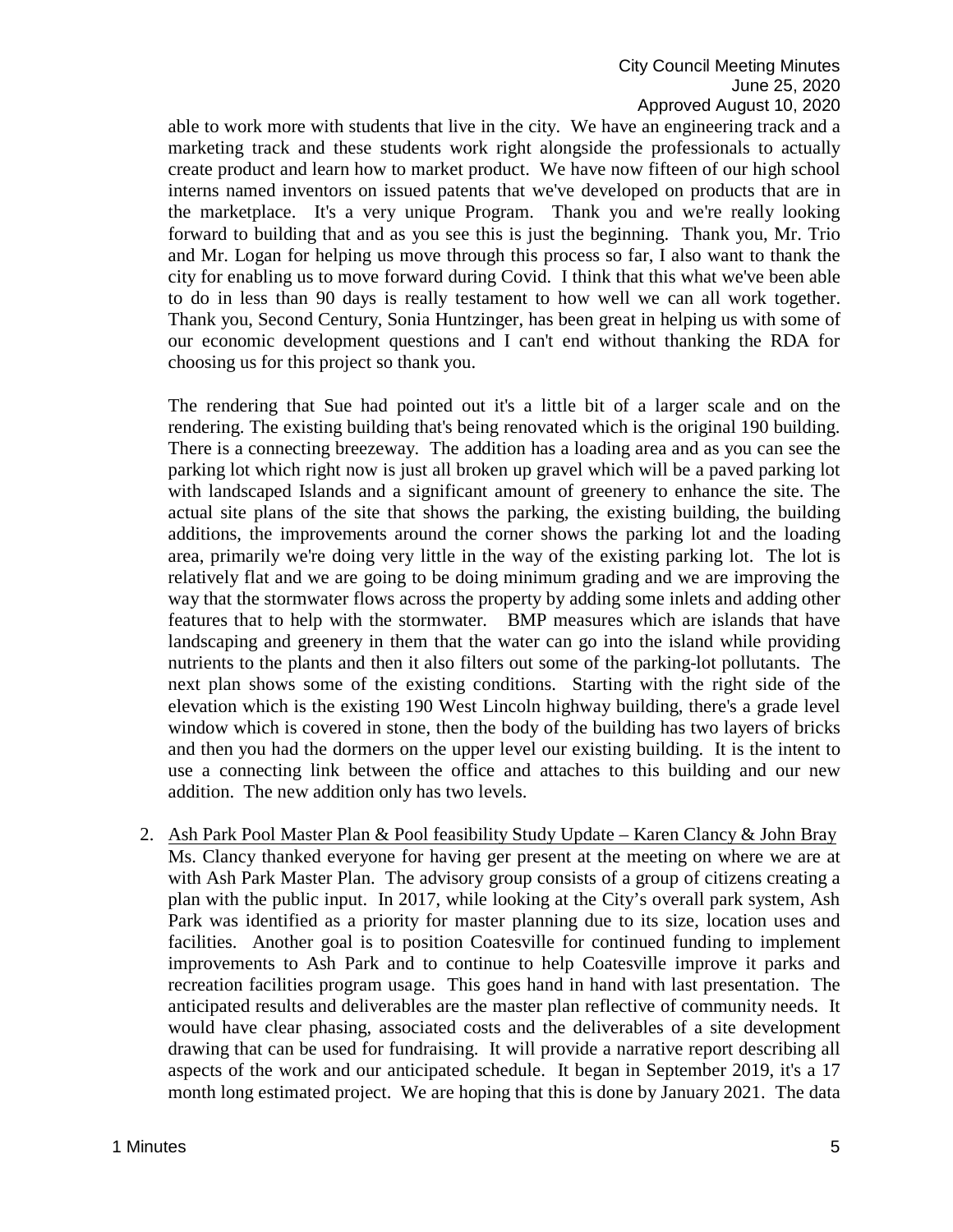#### City Council Meeting Minutes June 25, 2020 Approved August 10, 2020

gathering has included significant public participation both in terms of advisory group meetings, public forums, key person interviews and an online questionnaire. We are looking at how Ah Park fits into the overall park system as well as the regional park system and we're doing an operational assessment of the existing pool in Ash Park. Another part of the scope of work is a specific analysis of Ash Park in terms of the site analysis: what is there and what are limiting factors for what could be there. The design is another key part of this master plan, a design considering those limitations and advantages, legal compliance, sustainable design principles and the ability of city staff and volunteers to maintain the park. That's a very key thing. I will be preparing two alternative park designs that are going to be presented to the public and the advisory group at the end of the summer. Based on public feedback and reaction we will combine that into one master site development plan along with the phase cost estimates, annual maintenance estimates and a narrative report. The public forum held by the advisory group unfortunately was not well attended. Back In January we summarized everything the we already learned from the public input and had already learned from public input and we had the Advisory Group and meeting attendees kind of zone in on all those ideas and vote essentially on what they thought was more important. We we did a special anonymous vote on reactions to the pool feasibility study, this is where John Bray came and talked about the pool. He gave us a background to the pool kind of a financial reality check with the pool. We had all the advisory group members vote on whether they thought we should move forward with the pool in the Plan. It was an even vote. We wanted City Council to understand that the advisory group ultimately decided based on specific information that potentially the pool should not be included in a future master plan. The key thing not only in terms of ecological sustainability but really financial sustainability for the City of Coatesville in terms of management and programming. We have a community survey which is very comprehensive. It is not just focused on the pool it is focused on the park, what they love about it what they don't love about it and how we can improve it.

Mr. Bray provided a summary of the pool study. The City has an interesting pool. It's always a challenge to walk into a situation, where we find a community resource that's become so ingrained in the local society. The City pool is almost a hundred years old and the last time it received major renovation was just about 50 years ago. There is some aquatic plant life growing through the cover, the water hasn't been treated for years. The pool is full of ugly water, which is good news because it shows the pool holds water. The deck around the pool is badly deteriorated and cracked and not really safe for use. The deck is in pretty bad shape and the perimeter piping that's underneath that deck that's buried around the pool is broken and it's leaking. The wading pool is no longer code compliant. The federal government in issuing ADA regulations stipulated that wading pools have to be accessible so if you have a child that's in a wheelchair, you have to be able to wheel the wheelchair down into the wading pool. The filtration system has always been cumbersome to operate. The filter elements water goes into that tank by gravity and it's pulled out by the recirculation pump and goes back into the pool. The recirculation pump has its own little hole. The water chemistry equipment is fairly new and some of the piping had been replaced. The pool is much too deep. It's my experience and my opinion based on my experience that the pools with this much deep water really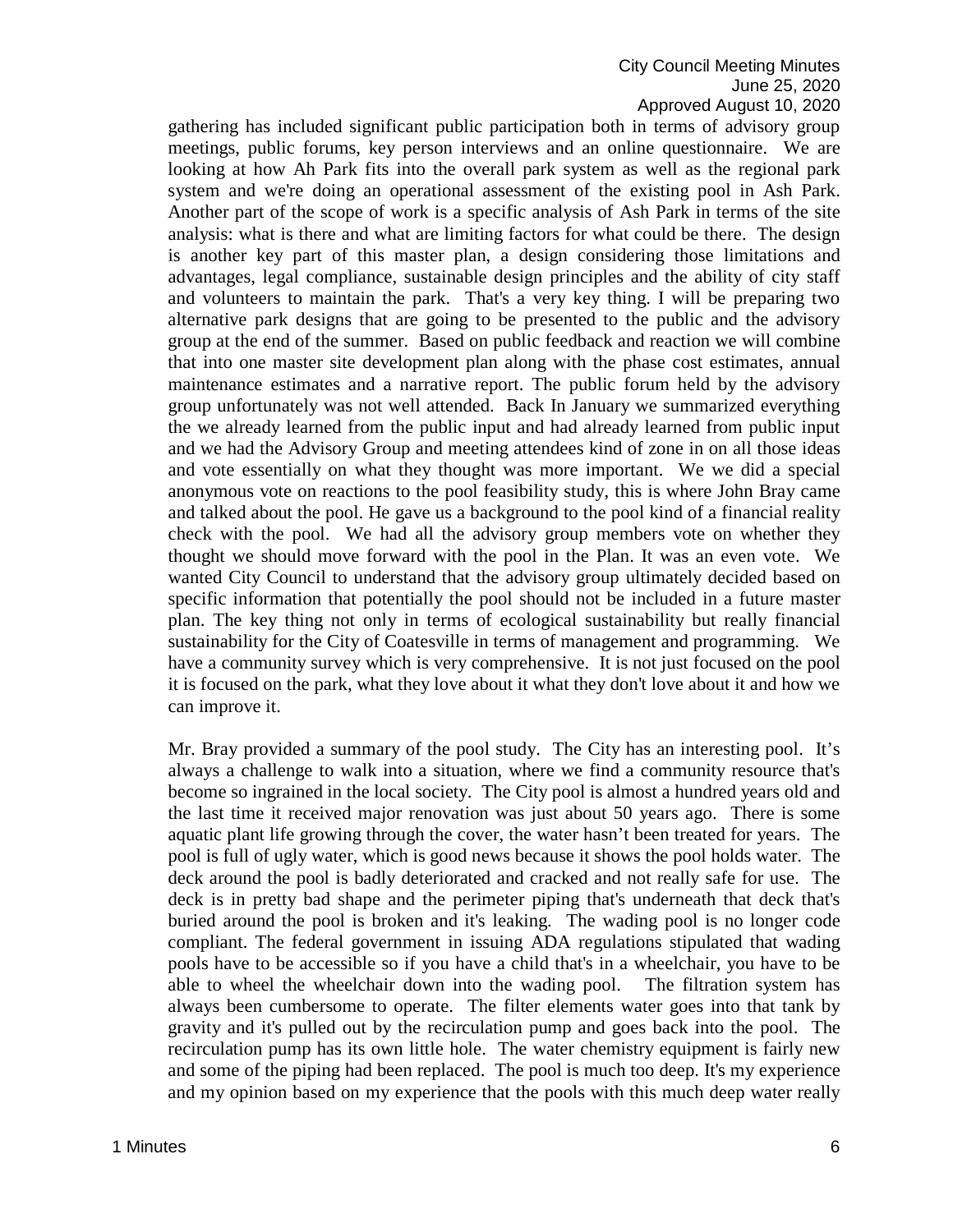aren't very good resources for a community these days where we have an awful lot of folks who don't know how to swim or are not comfortable in the water. We try to make pools fairly shallow because it's shallow water activities that people really enjoy. It can be fixed, you can do about anything with enough money. The deck would have to come up all the way around the pool and we'd have to dig trenched for new piping all around the pool, all the walls would have to be partially demolished because all the skimmers are all bad. A new filtered water supply, a mew waterline tile and coping, a new filtration system (old may be able to be renovated), the entire wading pool need to be replaced. Is this feasible or practical for the community. The advisory group is there to present you with an idea of what the actual cost would be to upgrade the pool, make it a a workable community amenity and how much it would cost to manage that pool every year for the three months.

## **Citizens Hearings – Regular Action Items Only (3 Minutes)**

There were no citizens comments at this time.

## **Regular Action Items**

1. Receive and consider Resolution No. 2020-11 granting conditional approval of the preliminary/final Land Development Plan of Proudfoot Investments XI, LLC for the property located at 190 West Lincoln Highway; granting an identified waiver to a section of the City's Stormwater Management and Erosion and Sediment Control Ordinance; granting identified waivers to the Subdivision and Land Development Ordinance; setting forth conditions for approval – requiring applicant to obtain a clean review letter from the City Engineer and enter into a Subdivision ad Land Development Agreement in a form acceptable to the City Solicitor and with funds supporting the financial security agreement in an amount and form acceptable to the City; and approval being further conditioned upon acceptance of said conditions by the developer/applicant.

Ms. Al Amin made a motion to approve Resolution 2020-11 granting conditional approval of the preliminary/final Land Development Plan of Proudfoot Investments XI, LLC for the property located at 190 West Lincoln Highway; granting an identified waiver to a section of the City's Stormwater Management and Erosion and Sediment Control Ordinance; granting identified waivers to the Subdivision and Land Development Ordinance; setting forth conditions for approval – requiring applicant to obtain a clean review letter from the City Engineer and enter into a Subdivision ad Land Development Agreement in a form acceptable to the City Solicitor and with funds supporting the financial security agreement in an amount and form acceptable to the City; and approval being further conditioned upon acceptance of said conditions by the developer/applicant; Mr. Simpson seconded the motion. Motion passed 6-0.

- 2. Receive and consider 190 West Lincoln Highway sidewalk and curbing work is complete and satisfies City code requirements. Mr. Simpson made a motion to approve 190 West Lincoln Highway sidewalk and curbing work completion and satisfied the City code requirements; Ms. Graves seconded the motion. Motion passed 6-0.
- 3. Receive and consider postage machine lease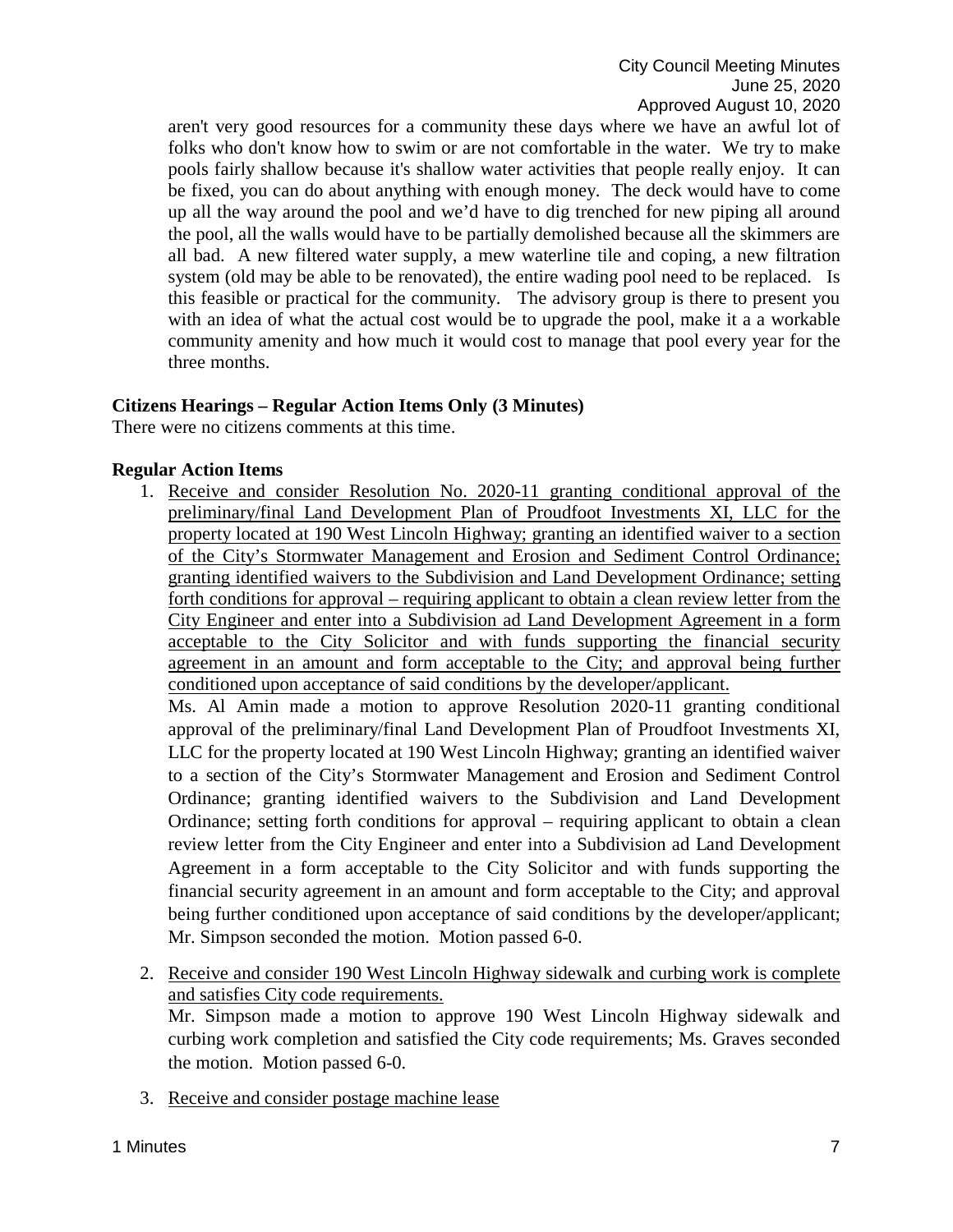Mr. Simpson made a motion to approve the lease for the postage machine; Ms. Al Amin seconded the motion. Motion passed 6-0.

- 4. Receive and consider Resolution to add Juneteenth as a Legal Holiday in the City. Ms. Al Amin made a motion to approve Juneteenth as a legal holiday in the City of Coatesville and all City administrative offices will be closed in observance; Mr. Simpson seconded the motion. Motion passed 6-0.
- 5. Receive and consider RFP's for Solar Initiatives Mr. Simpson made a motion to approve an RFP for Solar Initiatives on the City property located at 120 Pratts Dam Road and 201 South Mount Airy Road; Vice President Green seconded the motion. Motion passed 6-0.

Vice President Green made a motion to close regular action items only; Ms. Al Amin seconded the motion. Motion passed 6-0.

## **Discussion Items**

1. Meeting Minutes

There was no discussion on the meeting minutes

2. Unity Day

Due to Covid and safety concerns, Unity Day has been cancelled for 2020. The Committee is looking into a couple other outlets such as Labor Day, New Years. Nothing has been solidified at this point. The City has to contact the pyrotechnicians to determine their availability. The City also wants the safety of the residents first and foremost. Being green still has a lot of safety precautions. The Committee is still working on the Jazz Series as they are held outside and people are able to social distance and still enjoy the music, which is the purpose most people are there. We are struggling with how to strike a balance providing health and safety for our community and residents. Every City, County and State is struggling with this. Mr. Logan asked for about 30 volunteers to come out and help with events.

#### **Reports**

# 1. Solicitor

Mr. Verwey announced he:

- Worked on a number of different matters including real estate matters involving city property work
- Provided legal counsel in certain zoning enforcement issues
- Worked on special election matters
- Worked on project 190 East Lincoln Highway
- 2. City Manager

Mr. Trio announced:

- City Hall has reopened we started out with a soft opening and we are practicing all the PPE requirements as well.
- WE have installed IB UV lighting disinfectant
- Staff has is being diligent and wearing face protection and staying the proper distance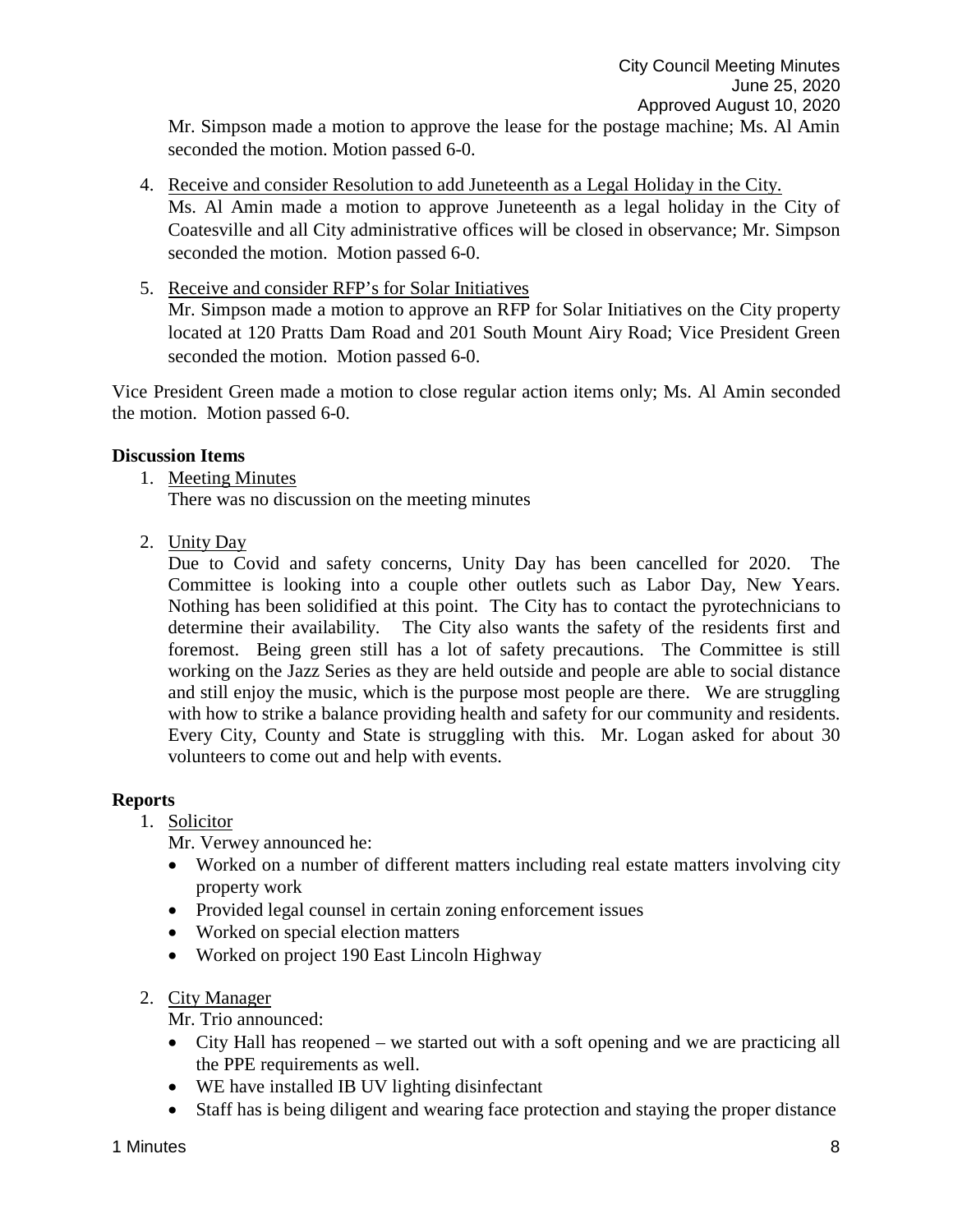- Everyone is doing a good job and we are happy to be back in the office and working together
- Baker Property
	- o Will soon be filing multi family plans and an age restricted project on the hilltop which is adjacent to the hillside development and Valley.
- Zoning Hearing Board
	- o Two applications coming before the Board
	- o Public Hearing on July 9<sup>th</sup> for 685 East Chestnut parking variance and a condition support of a conditional use for a retail store in that site.
	- o 220 West Chestnut Street is for a variance from the former properties next to the post office site. There is a variance to request the internal space which is parking area basically used as an automotive space for tuning cars and customization. The ground floor of building was to be used as parking for the residential units above as there was not enough on street parking. This would take parking away from residents and post office. Chief explained that the resident has never utilized the underground parking. It has been vacant since it was built. It shows underground parking on their application. Codes needs to look into it because his application, that was one of the things for approval.
	- o Send the codes out there to look at parking and review old application
- Engineering/Projects and Infrastructure:
	- o First and Lincoln Intersection Project: (as of the meeting today-ongoing outage
		- PECO will be delaying outages and other repairs due to the recent storm damage-Schedule TBD.
		- June 8<sup>th</sup> has been extended new schedule not available as of this date.
	- o Gateway Project
		- Gateway project in similar pause
			- Verizon underground. Requires a Vault and Comm-Cable design avoidance plan – Pennoni. To be submitted to city engineer.
			- Schedule pending to finish Diamond ally based on elevation design proposal.
		- Lincoln TIFF Streetscape grant: (No Change)
			- PennDOT field view is pending for pre-design meeting review of scope and approval by various departments, traffic, signal, environmental clearances, etc. date not established due to CV-19.
			- Cedarville report all the streetscape design plans are "substantially" complete and can be finalized after the PennDOT site meeting TBD….
		- Fourth Avenue:
			- New Light pole damaged as a result of a traffic accident. The claim has been filed with our Insurance Co.
			- As of 6/15 Project complete pending final inspection and Signal Adjustments.
			- Baker is coordinating with signal Service regarding the signal Control Box.
		- Train Station.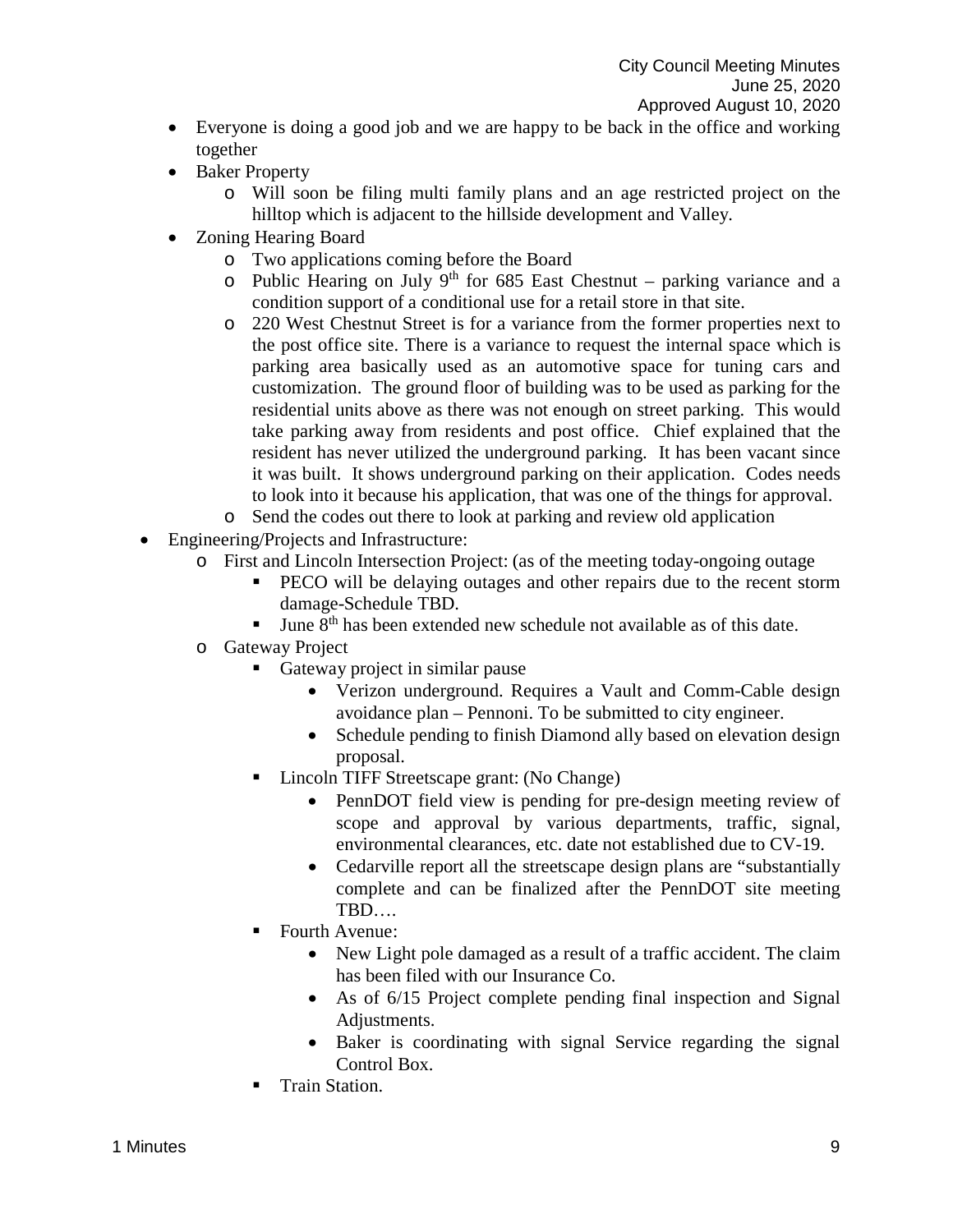- As of this week's latest conference call on 6/10 2020, PennDOT is still working under the projection for a Q4 bidding. Next Team conference call 7/10/2020
- o Parking Garage/Structure. Ongoing (Grant Consultant-ECON Partners, Coleen Terry)
	- **Participated in Zoom call with Grant team and Coleen Terry regarding** design and BUILD and other Grant follow ups.
	- Working with Design Engineer-Pennoni to address High Level Operations and Maintenance Plan for post construction. Use, fees and operations alts. Including third party lease/management companies
- o VPP Grants
	- Grant award \$25K from Chester County Planning Commission to develop an update to the City Zoning Ordinance.
		- Reviewing scope/code deficiencies & needs-RFQ and proposals needed for planning consultant and review with city engineer.
	- Ongoing-Joint Economic Development Plan (Coatesville, S. Coatesville, Valley)
		- Meeting conducted via zoom on June 13. 4Ward Planning will coordinate final Joint Municipal Public Meeting to complete actions steps
- Codes and Permitting
	- o Investigating and conducted virtual meeting with Code /Permit software vendors. Working with Rich to develop needs/scope for fully integrated GIS/code/building/finance system.(imbedded in 5 year plan)
	- o Ongoing-Begin weekly site survey with Steve Dobson Week June 29th .

Conferencing with LTL week of June  $16<sup>th</sup>$  to review and update program a pending inspections.

- Week of June  $15<sup>th</sup>$ -directed LTL to begin regular site inspections. No office hours until further notice. All forms and documentation to be done electronically and or on devices going forward.
- State of PA directives continuing for week of June  $22<sup>nd</sup>$  until further notice.
	- o Telework Must Continue Where Feasible
	- o Businesses with In-Person Operations Must
	- o Child Care Open Complying with Guidance
	- o Congregate Care and Prison Restrictions in Place
	- o Schools Remain Closed for In-Person Instruction
	- o Stay at Home Order Lifted for Aggressive Mitigation
	- o Maximum Gatherings of More Than 25 Prohibited
	- o In-Person Retail Allowable, Curbside and Delivery Preferable
	- o Indoor Recreation, Health and Wellness Facilities and Personal Care Services (such as gyms, spas, hair salons, nail salons and other entities that provide massage therapy), and all Entertainment (such as casinos, theaters) Remain Closed
	- o Restaurants and Bars Limited to Carry-Out and Delivery Only
	- o All businesses must follow CDC and DOH guidance for social distancing and cleaning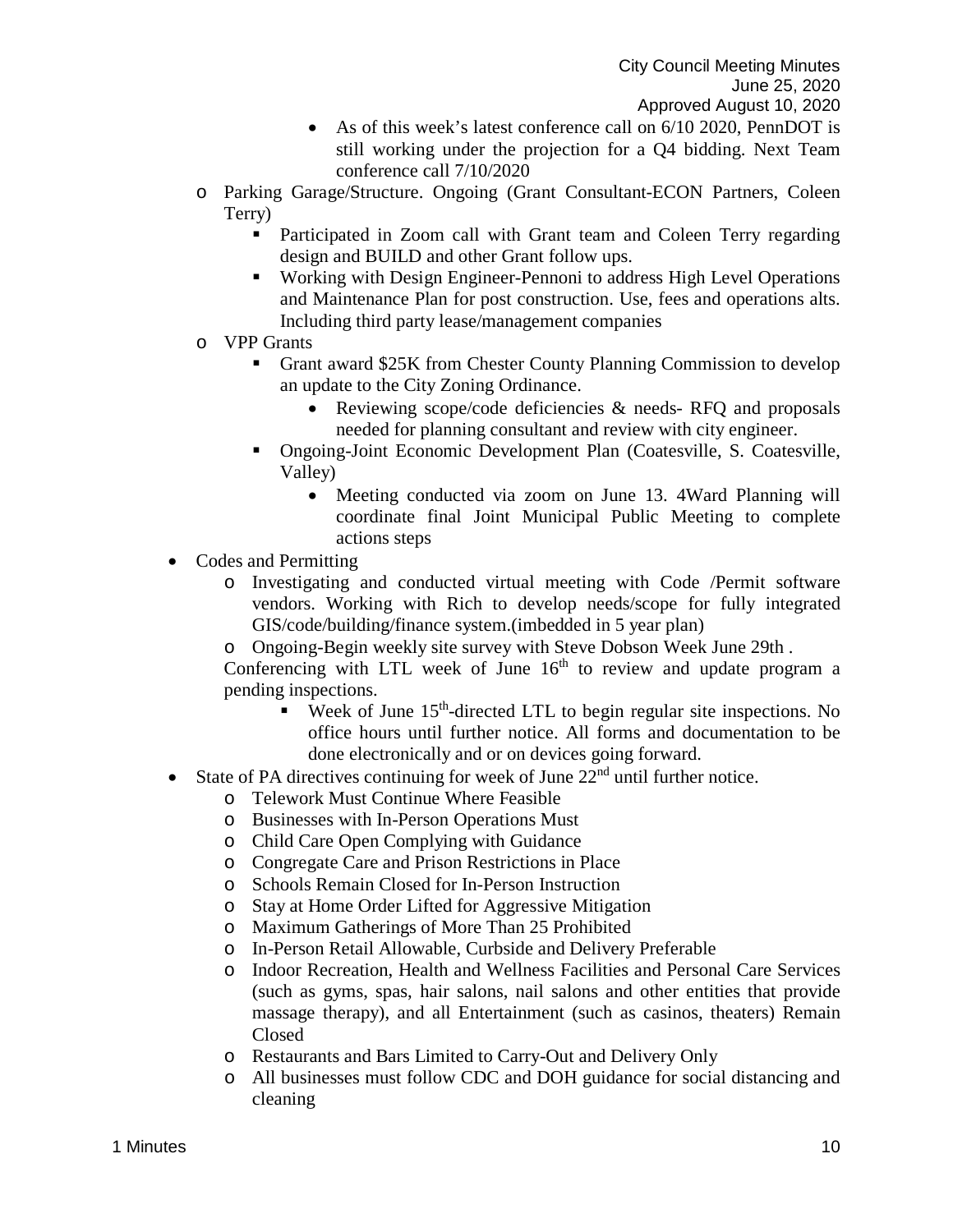o Monitor public health indicators, adjust orders and restrictions as necessary.

# 3. Assistant City Manager

Mr. Logan announced:

- City Administration
	- o Codes Supervisor Working with new Codes Supervisor on resident related issues and getting him up to speed with internal procedures.
	- o Official Reopening: All new hours and entrance to the building will be posted on the City website and Channel 66. We will limit the number of people in the lobby and social distancing will be enforce.
	- o On behalf of The County Of Chester The Solid Waste Authority applied for and was awarded PA Dept. of Environmental Protection grant to support Household Hazard Waste events. \$2,591 will go into the City of Coatesville's State Recycling Grant Fund. This is amount is for collection event reimbursements for 2019. Thank you, Chester County Commissioners and Chester County Solid Waste Authority.
- Community Awareness & Events:
	- o UPDATE: We will follow guidelines under the YELLOW Status which states:
	- o Parks/Recreational Facilities: Open with modifications to ensure social distancing, close spaces where social distancing cannot be maintained, have COVID-19 transmission awareness and signage.
	- o UPDATE: 35 City Park signs up today.
	- o COVID Testing at Gordon Elementary. Hours may be extended. City Cases = 92Coatesville Relaunches Nine-Week Program in Support of a New Generation of Business Leaders
	- $\circ$  Ash Park Advisory Meeting June 16<sup>th</sup>: Discussed feasibility study, master plan recommendations, next steps and completion.
- Business & Community Development
	- o EIP/STAMP grant submission July 3
	- o Discussion continues with investor prospects. Meeting with Chuck Swope and potential clients- conducted city walk-thru
	- o Opportunity Zone event planning for September
	- o Uptick in new minority and black owned business interest in Coatesville. Dave Phillips, – Family First Painters - Shae Chambers – Talent and Workforce Development Consultant and Algernae Bookman are all working to raise the awareness of Black owed businesses.
	- o CNBC is airing Make It Black A spotlight on/for Black owed businesses: <https://www.cnbc.com/make-it/black/> <https://www.cnbc.com/make-it/black/?page=2>
- I just want to congratulate state representative Dan Williams. Tonight, Representative Williams passed a PA House Bill 1910. Basically, that bill will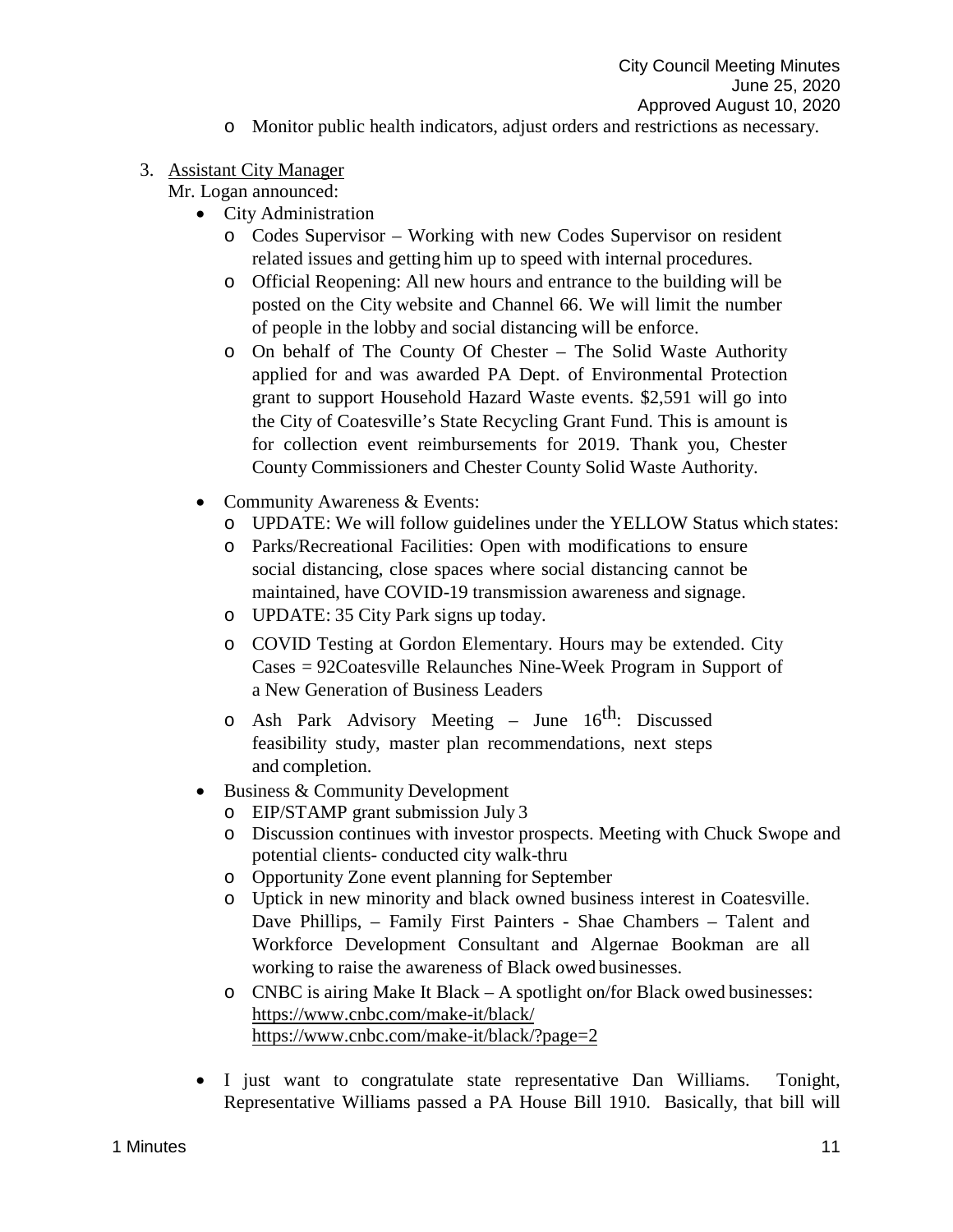update police training in several areas including recognizing and reporting child abuse, the escalation and harm reduction techniques, interacting with individuals of diverse racial ethnic and economic backgrounds and appropriate use of force. this bill that representative

4. Finance Director

Mr. Troutman announced:

- He submitted a report for distribution
- Regarding Covid we have really not seen any negative impact within our major budget line items so everything is extremely favorable.

Chief Laufer announced the police community partnership forum is scheduled for this coming Wednesday July 1st at 6 o'clock in the evening at New Life in Christ. We've partnered with our State Representative Dan Williams and his assistant Ricky Campbell. It will be live streamed for those who cannot attend in person. We are pleased to go green tomorrow so that will alleviate an issue with those that could attend in person. We'll have myself, the Chief from Caln, the Chief from South Coatesville, the Chief from Valley Township and our District Attorney Deb Ryan on the panel and moderated by Judge Hines.

## **Citizens Hearings Non-Agenda Items Only (3 Minutes)**

There were no citizens comments at this time.

Mr. Simpson made a motion to close citizens' hearings on non-agenda items; Ms. Al Amin seconded the motion. Motion passed 6-0.

#### **Special Events**

There were no special events at this time.

#### **Council Comments**

Ms. Graves announced this is her first council meeting. I'm very excited to be on Council here and I'll continue serving the community. I'm very excited about some of the buildings and initiatives that sound like we are working on. I want to thank everybody for watching and listening, thank everyone for re-watching you tube videos. Let's continue to work together.

Ms. Al Amin thanked everyone that joined us via you tube. I'd like to welcome Mis Graves to Council. I'm very excited about 190 east Lincoln Highway and everything that is going on there. I think this is truly a wonderful time for us to have that in our City. I hope that we as a Council can continue to move things forward in the City. I just hope everybody has a great night and be blessed.

Mr. Folks thanked everyone for tuning in. Stay Safe! Once again, Sue, thank you, just the sidewalks made a big difference in Coatesville. Just the sidewalks, you hear me, good job up there. I can't wait until we walk in. Coatesville is Rising! You're a part of it, so stick with us, don't go nowhere we love you. To the people in Coatesville, in our city, if nobody told you today we love you. Ms. Graves, Congratulations and welcome to the Board, welcome to the family. We are going to be alright and have a good night.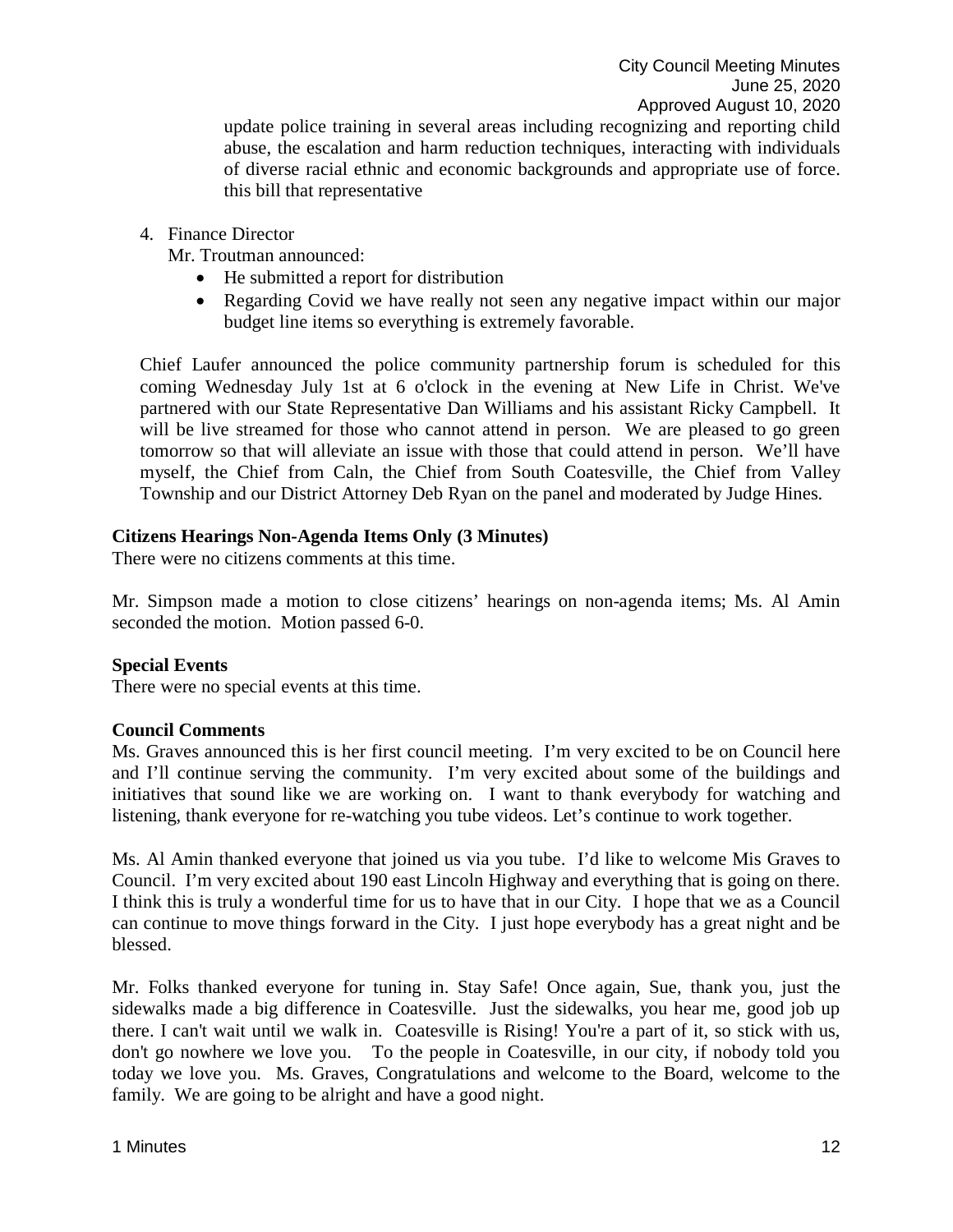Mr. Simpson welcomed Ms. Graves to City Council. I want to express my appreciation and gratitude for the presentation by Sue Springsteen tonight and her group. I'm telling you, this is something that we can really sink our teeth in. We have been promised stuff for so many years. This developer, that developer, we're going to have a sports bar by 2018. We're going to have this, we're going to have that, we're going to have the whole nine yards and this is like the first legitimate project. I mean we have had other things, but this is a big project going on. We couldn't ask for a better cheer leader for the City of Coatesville than Sue Springsteen and her group, David and all. I mean the renderings are unbelievable. I know, I think we are moving forward and in the right direction. Thank you! Mr. Logan, I was offended when talking about the young people and you said Ms. Graves, you know about all that and I mean, you didn't include me or you know any other Council members. Here is something that is bothering me, this is a public meeting on zoom, why does everybody keep putting their things on mute. We shouldn't be on mute we're in public meeting. It's a public session and everybody keeps putting themselves on mute, so they can have private conversations with people on other phones or this or that. Kind of like the Walmart thing, Mr. Folks when you thought you're on mute you were not. I'm just kind of concerned that we're missing the whole premise. We got chastised by our solicitor the other because we couldn't do anything because it's a public meeting and we had to stop and it wasn't being recorded, people couldn't see us, people couldn't hear us, yet we put everything on mute. I think we need to personally think about that and if you got to put it on mute, you shouldn't be in this meeting. That's all I got to say. Thanks for coming.

Vice President Green stated she hopes that residents do come out on July 1, 2020 for the Community Forum. I think that is a good way of getting your concerns addressed. I would like for us to have another one that involves our Police Department and City Council. I'm very excited again, just echoing everyone's sentiments for Susan and David. They are so excited to be here and they are doing great things and the most wonderful part of it is they're involving our youth and interacting in our school system. I think that's amazing. Council woman Graves, I welcome you. I'm sorry I really wish I would have been able to attend your swearing-in the other day but I had to work or I would have been there. I do welcome you and look forward to working with you every day because this is an everyday job. A little bit about the pool situation, the presentation and the presentation we got today was a little confused with the information. I have trust in Land Trust to work through the entire work situation and put together some type of a plan and we can make that Park big again. I'm excited that that Juneteenth is a Holiday that is recognized by the City. It's a paid day. You know it's 2020 now and that great strides we have made, you know I'm very diverse in a very diverse community. I'm hoping that it becomes a Federal Holiday. Our Governor declared it a holiday last month and I think that was amazing. I want to thank everyone for tuning into YouTube. I hope the meeting is beneficial to you. There is a lot going on in the City. You caught the excitement from Susan and David with their Project and hopefully you know the other projects that are pending will move forward. The sports bar is back in it again, they are operating again, they are doing some things again, so hopefully it will move forward a little bit faster. I'm grateful and I thank you Mr. Logan and Mr. Trio for getting City Hall back opened and the parks back open. I've seen the signs and the signs are great. I have not had the opportunity to come up to City Hall but I hear we have all the social distancing stamps, hand sanitizer and everything. As long as we continue practicing that I think that will be great. I just appreciate everyone, thank you all and have a great night.